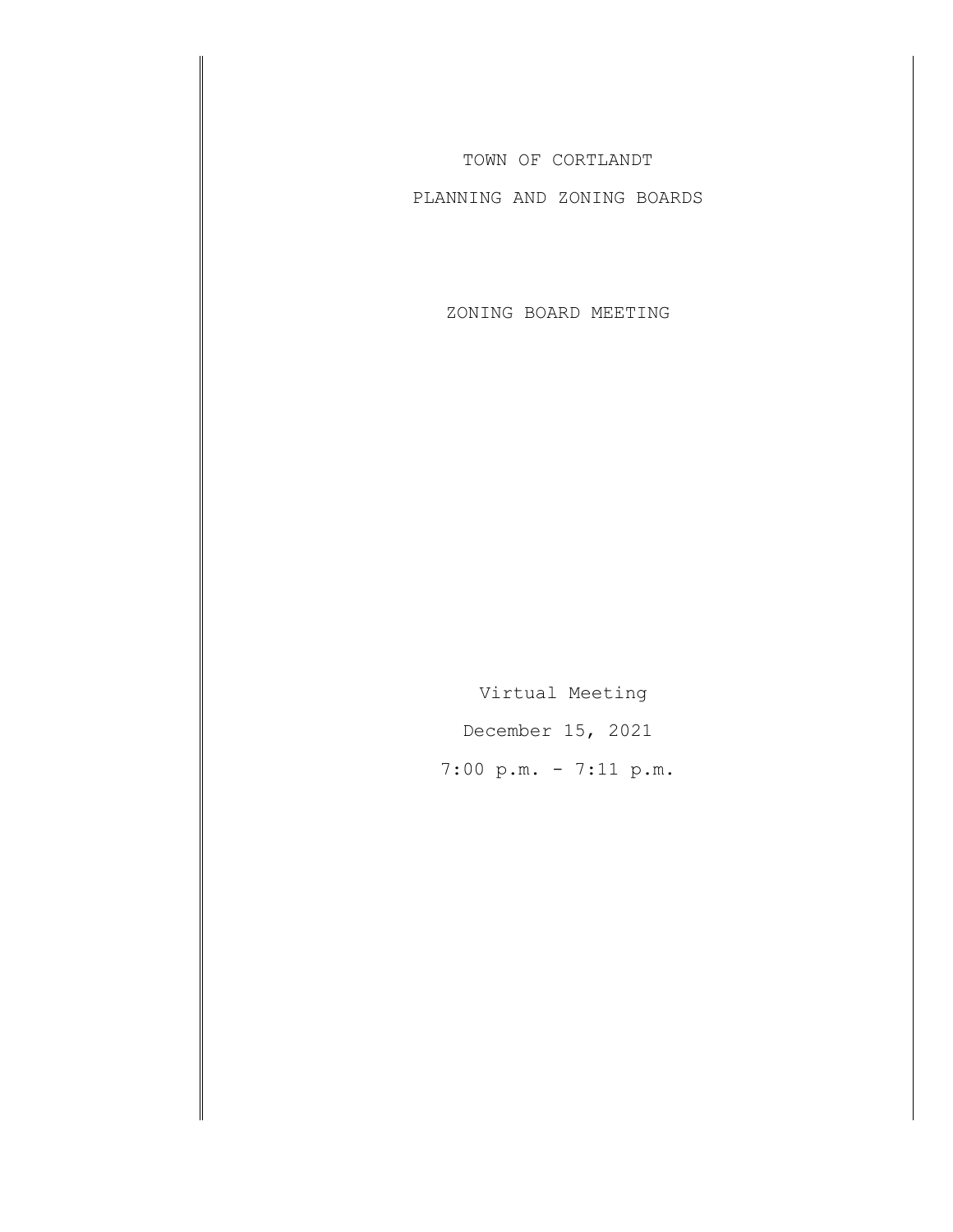December 15, 2021

MEMBERS PRESENT:

Wai Man Chin Chris Beloff

Thomas Walsh

Adrian C. Hunte

Frank Franco

Chris Kehoe, Deputy Director, Planning Michael Cunningham, Deputy Town Attorney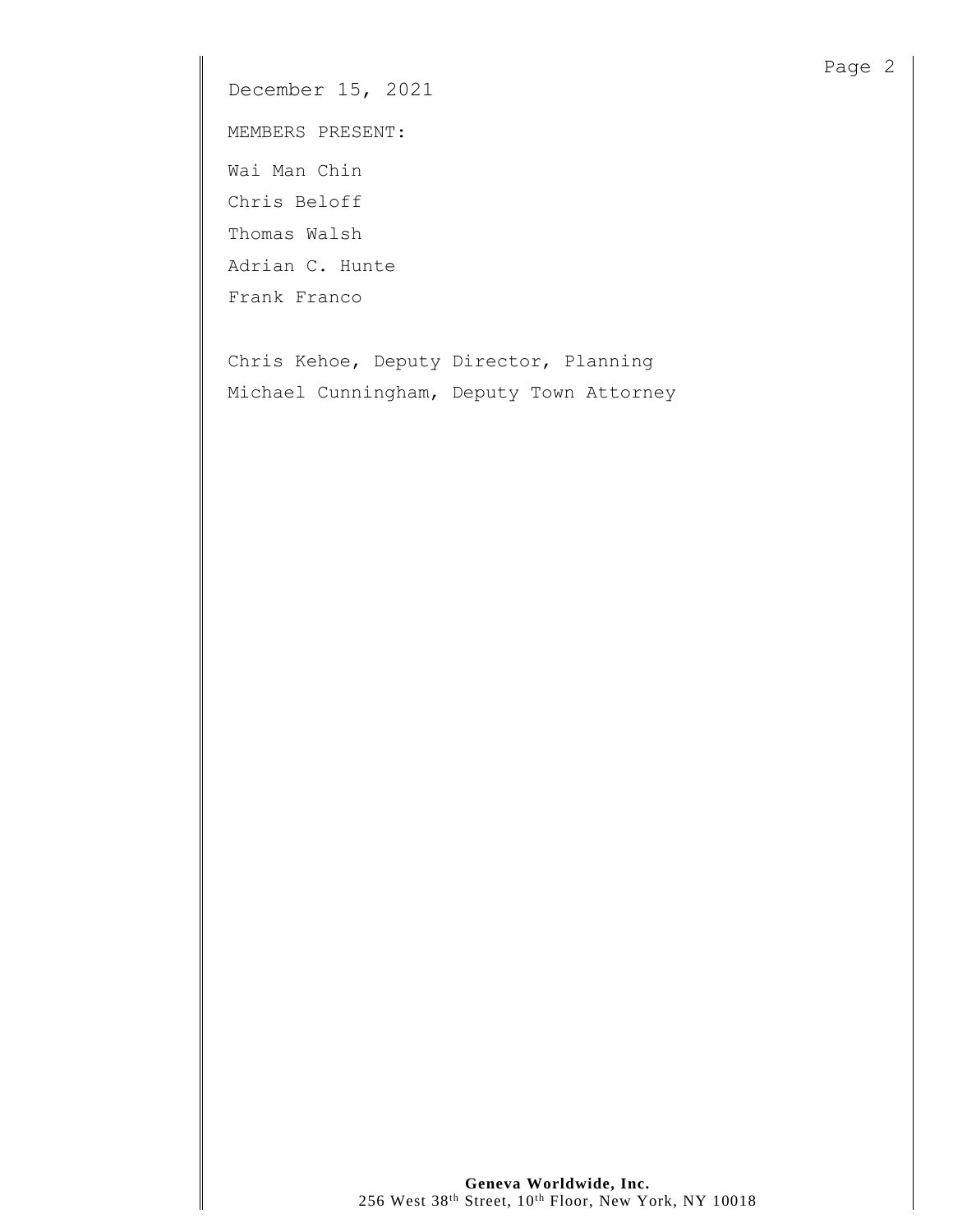|              | Page 3                                           |
|--------------|--------------------------------------------------|
| $\mathbf 1$  | December 15, 2021                                |
| $\mathbf{2}$ | (The board meeting commenced at 7 p.m.)          |
| 3            | MR. WAI MAN CHIN: Good evening, welcome          |
| 4            | to the December meeting of the Zoning Board of   |
| 5            | Appeals. We're going to start with the pledge of |
| 6            | allegiance first, okay. Alright. Here we go.     |
| 7            | MULTIPLE: I pledge allegiance to the             |
| 8            | flag of the United States of America and to the  |
| $\mathsf 9$  | republic for which it stands, one nation under   |
| 10           | God, indivisible, with liberty and justice for   |
| 11           | all.                                             |
| 12           | MR. CHIN: We didn't get, let's see, we           |
| 13           | don't have a roll call I guess, because whoever  |
| 14           | is on here is on here, right.                    |
| 15           | MR. CHRIS KEHOE: I can do the roll               |
| 16           | call.                                            |
| 17           | MR. CHIN: Okay, you're going to do the           |
| 18           | roll call? Okay.                                 |
| 19           | MR. KEHOE: Vice-chairman Chin?                   |
| 20           | MR. CHIN: Here.                                  |
| 21           | MR. KEHOE: Mr. Walsh?                            |
| 22           | MR. THOMAS WALSH: Here.                          |
| 23           | MR. KEHOE: Mr. Beloff?                           |
| 24           | MR. CHRIS BELOFF: Here.                          |
|              |                                                  |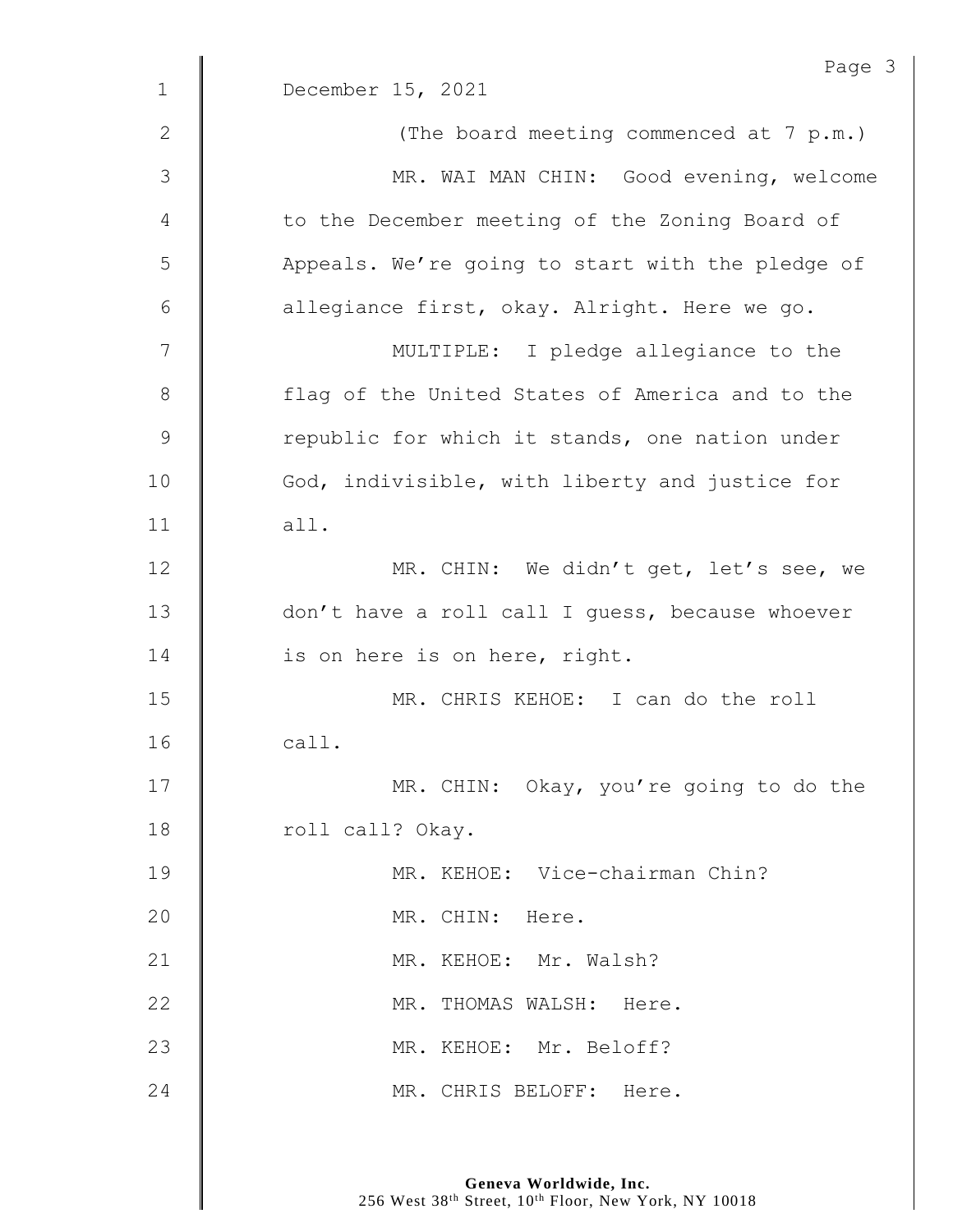|              | Page 4                                          |
|--------------|-------------------------------------------------|
| $\mathbf{1}$ | December 15, 2021                               |
| 2            | MR. KEHOE: Ms. Hunte?                           |
| 3            | MS. ADRIAN C. HUNTE: Here.                      |
| 4            | MR. KEHOE: Mr. Franco?                          |
| 5            | MR. FRANK FRANCO: Here.                         |
| 6            | MR. KEHOE: Chairman Douglas and Mr.             |
| 7            | Benito is noted as absent, Mr. Martinez, sorry. |
| 8            | MR. CHIN: And we have Michael                   |
| 9            | Cunningham. Yeah, okay, and Chris, yourself.    |
| 10           | Alright. So next is adoption of the meetings of |
| 11           | the meeting for November 17th.                  |
| 12           | MS. HUNTE: Hold on a second. Does Chris         |
| 13           | have to be moved into the regular board?        |
| 14           | MR. WALSH: Procedurally, as not an              |
| 15           | alternate?                                      |
| 16           | MR. MICHAEL CUNNINGHAM: We can do that.         |
| 17           | MR. CHIN: Oh, okay, we can do that. So,         |
| 18           | let's see. So we're going to move Chris Beloff  |
| 19           | into the zoning board to take over Chairman     |
| 20           | Douglas' space right now. So welcome Chris.     |
| 21           | MR. BELOFF: Thank you, Wai.                     |
| 22           | MR. CHIN: Okay. Alright. So we've got           |
|              |                                                 |
| 23           | that, we've got the adoption of the minutes of  |
| 24           | meeting for November 17th, 2021. Do I hear a    |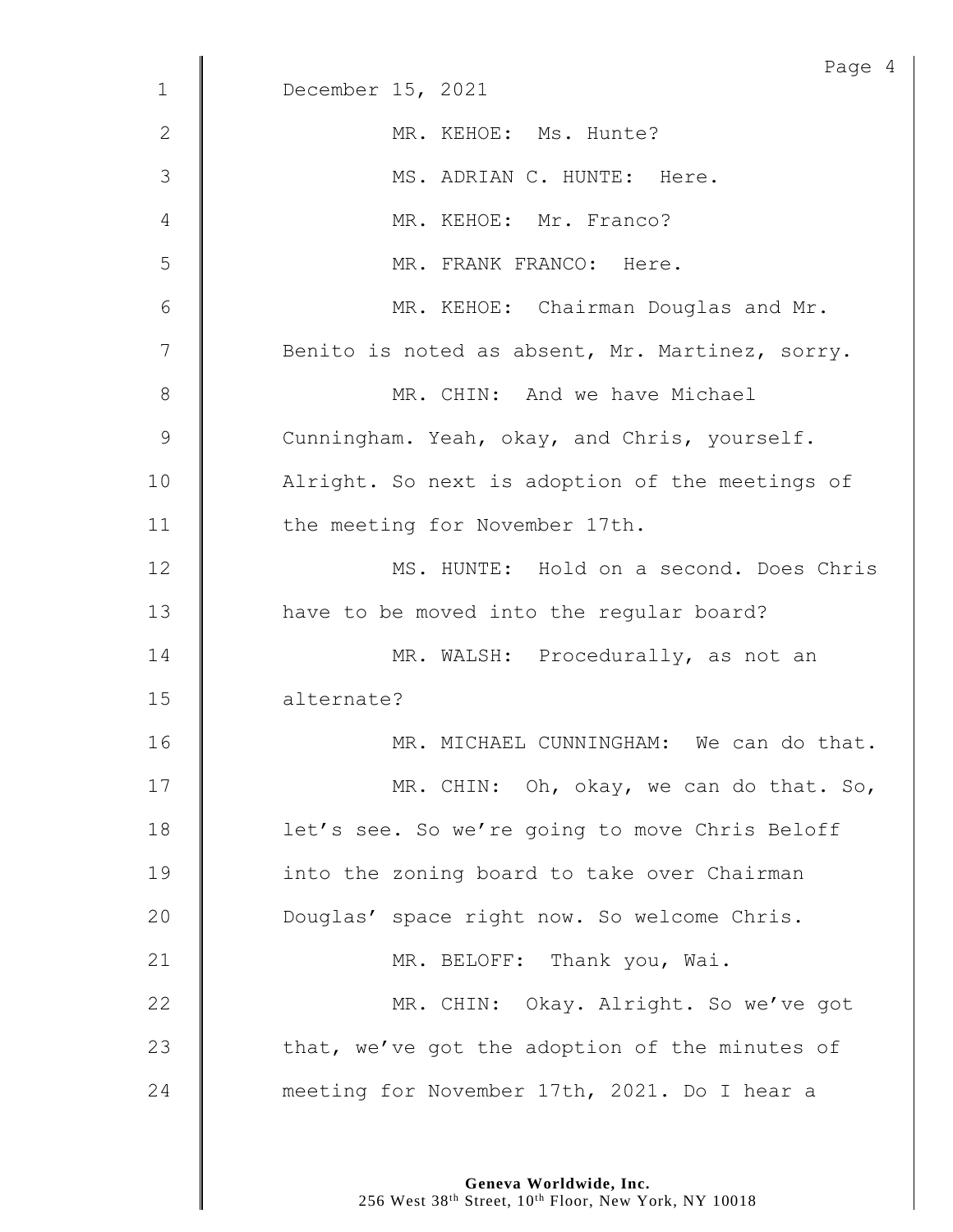|                 | Page 5                                            |
|-----------------|---------------------------------------------------|
| $\mathbf 1$     | December 15, 2021                                 |
| $\mathbf{2}$    | motion on that?                                   |
| 3               | MS. HUNTE: So moved.                              |
| 4               | MR. WALSH: Second.                                |
| 5               | MR. CHIN: Second, Alright. All in                 |
| $6\phantom{.}6$ | favor?                                            |
| 7               | MULTIPLE: Aye.                                    |
| 8               | MR. CHIN: Okay. The minutes of meeting            |
| 9               | of November is adopted. Okay. We're going to      |
| 10              | adopt the 2022 meeting schedule. Do I hear a      |
| 11              | motion?                                           |
| 12              | MR. FRANCO: So moved.                             |
| 13              | MS. HUNTE: We just have to a comment, I           |
| 14              | mean I know we're moving, we're looking to move   |
| 15              | to Thursdays. I have standing appointments from   |
| 16              | April until August, September on Thursdays, so.   |
| 17              | MR. CHIN: Right. I know that was a kind           |
| 18              | of a crazy thing on the last meeting that we all  |
| 19              | kind of, wow, only because the court was going to |
| 20              | be in there on the Wednesday, you know what I     |
| 21              | mean? So some of us may not be able to make it on |
| 22              | Thursdays or whatever, and I think we have to go  |
|                 |                                                   |
| 23              | month by month and see how it goes.               |
| 24              | MR. WALSH: I'm sure the town board                |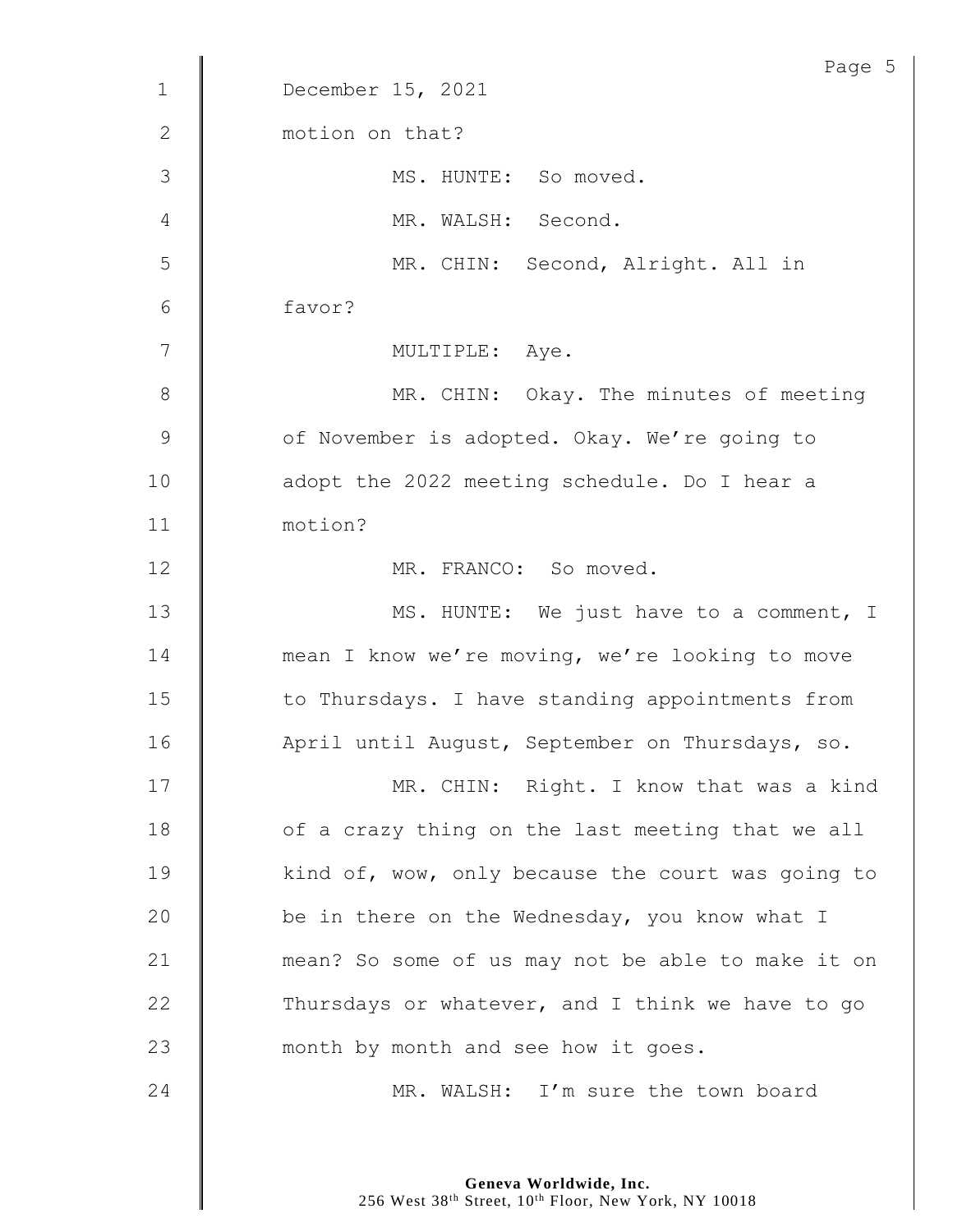|               | Page 6                                            |
|---------------|---------------------------------------------------|
| $\mathbf{1}$  | December 15, 2021                                 |
| $\mathbf{2}$  | should be appointing a new alternate member,      |
| $\mathcal{S}$ | correct? Cristin?                                 |
| 4             | MR. CHIN: Well, they might have to,               |
| 5             | because we need at least a quorum number one, and |
| 6             | it depends on each month, you know, that they     |
| 7             | might have appoint another member as an alternate |
| $8\,$         | or whatever. I guess we have to do month by month |
| 9             | and see what goes on on with, right Chris?        |
| 10            | MR. KEHOE: Well, yes. To Mr. Walsh's              |
| 11            | question, I did have a brief conversations with   |
| 12            | Claudia Vahey, the human resources coordinator    |
| 13            | and she did confirm with Cristin moving on, we    |
| 14            | would definitely need another member. We didn't   |
| 15            | get into the discussion of who's going to be the  |
| 16            | alternate or whatever, but after the first of the |
| 17            | year, I believe they'll start the process of      |
| 18            | getting a new member on the board. It wasn't      |
| 19            | really -- go ahead, sorry.                        |
| 20            | MR. CHIN: Yeah, no, what I'm saying is            |
| 21            | because next month, we're not going to have       |
| 22            | Cristin and we're not going to have David         |
| 23            | Douglas, so now we've got five regular board      |
| 24            | members plus Chris as an alternate, you know,     |
|               |                                                   |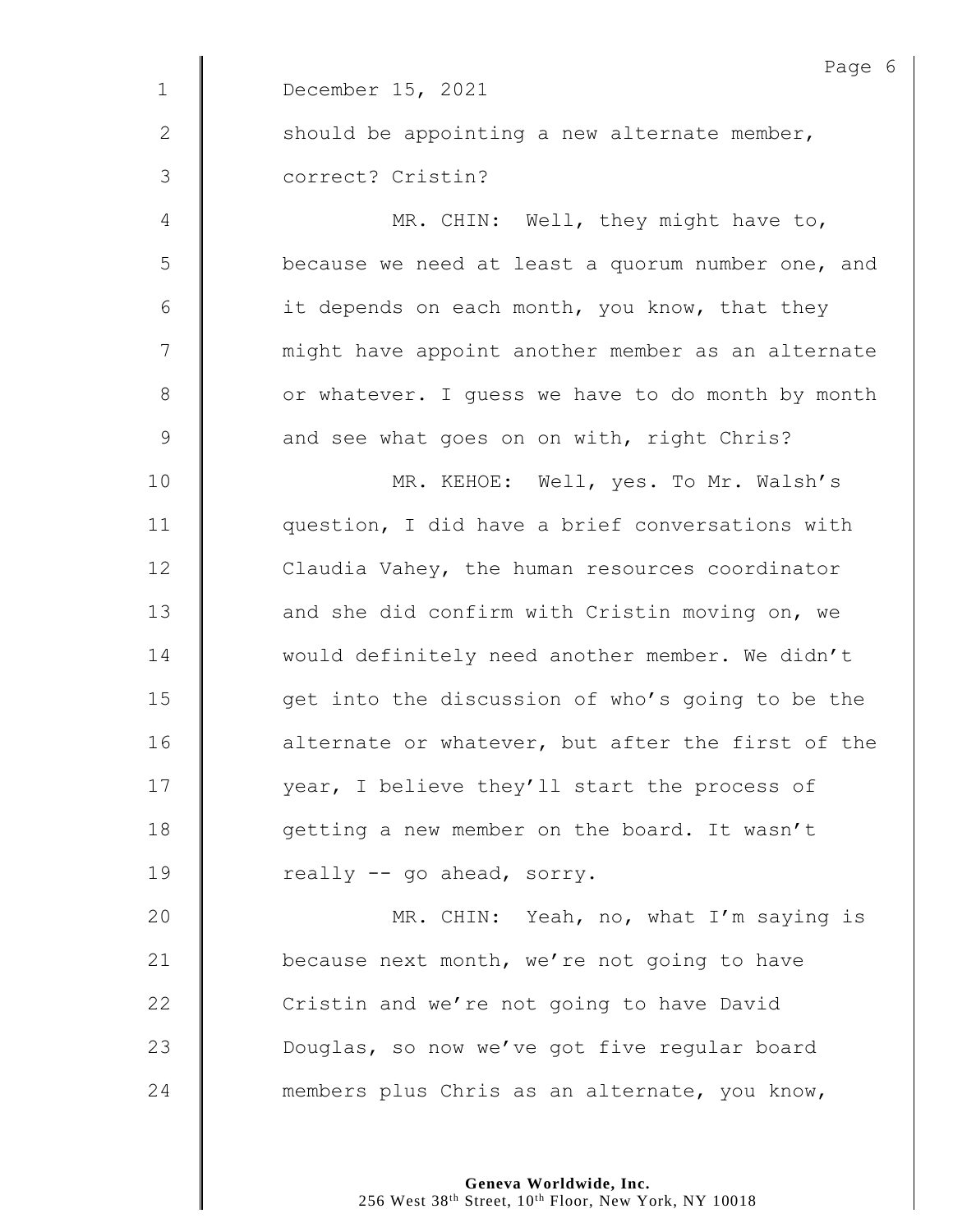|                 | Page 7                                            |
|-----------------|---------------------------------------------------|
| $\mathbf{1}$    | December 15, 2021                                 |
| $\mathbf{2}$    | that makes only six, you know, so if one or two   |
| 3               | people will not be able to make it on a Thursday, |
| 4               | we're going to be in dire need of additional      |
| 5               | people as alternates.                             |
| $6\phantom{1}6$ | MR. KEHOE: We'll make sure that word              |
| 7               | gets back and hopefully they can move quickly to  |
| 8               | get a new member. And with respect to the issue   |
| $\mathcal{G}$   | of going to Thursday, I think you sort of touched |
| 10              | upon it Wai, I mean it came pretty quickly. It    |
| 11              | wasn't presented to us as if it was an option.    |
| 12              | MR. CHIN: I know. It was like last                |
| 13              | month all of a sudden, just wow. We were all at   |
| 14              | the meeting and we said what, that's, you know,   |
| 15              | we've been a Wednesday meeting forever, so this   |
| 16              | was something that, I don't know.                 |
| 17              | MR. FRANCO: The Monday, Wednesday isn't           |
| 18              | an option because of meeting rooms, is that       |
| 19              | right, Chris?                                     |
| 20              | MR. KEHOE: Yes, you're keeping your               |
| 21              | work sessions on Mondays, but the court has moved |
| 22              | to having some sort of evening court on Wednesday |
| 23              | nights. Michael Cunningham would know more than I |
| 24              | know.                                             |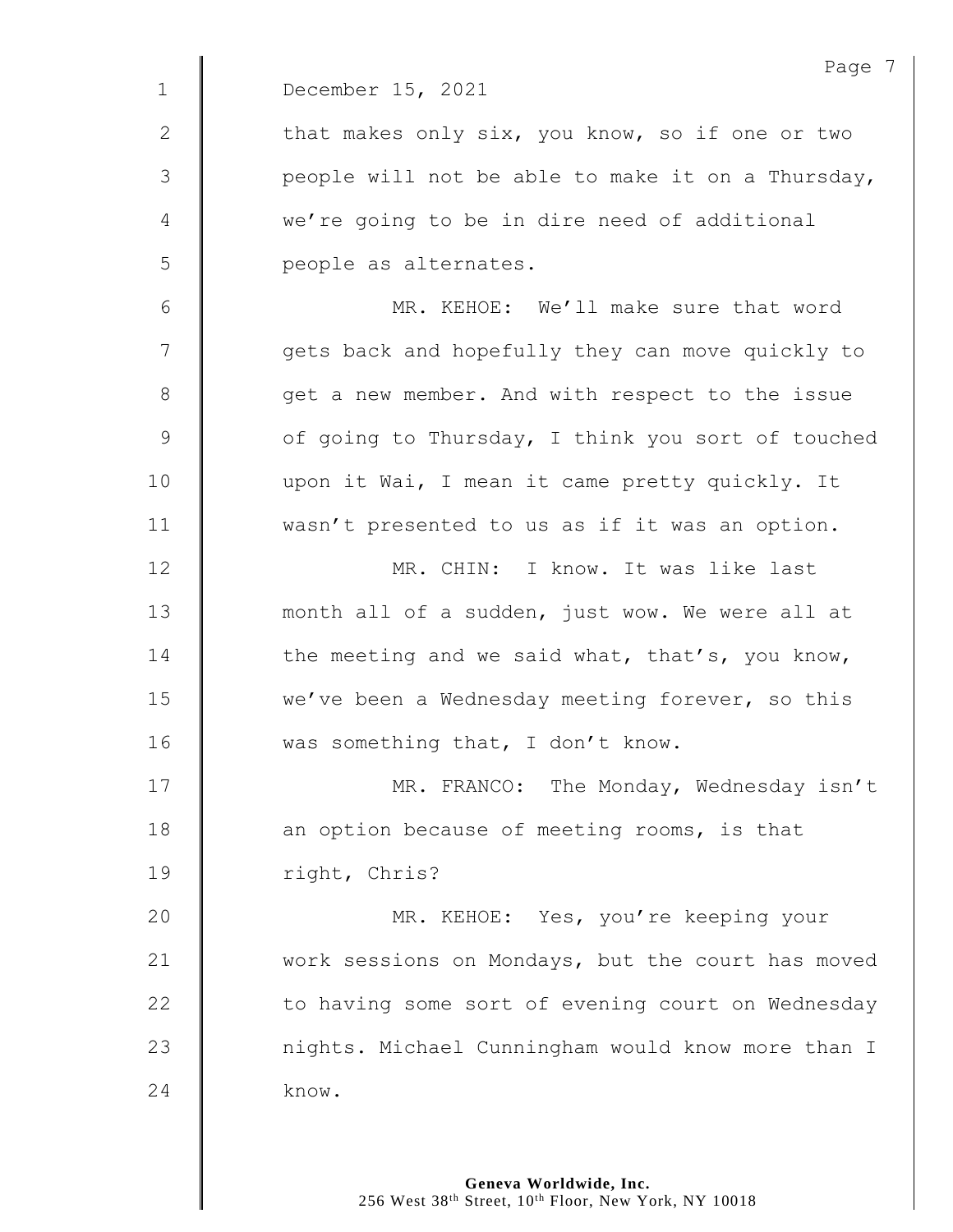| $\mathbf{1}$  | Page $\{$<br>December 15, 2021                    |
|---------------|---------------------------------------------------|
| $\mathbf{2}$  | MR. CUNNINGHAM: And a lot of the                  |
| 3             | selection of Wednesday night was based on the     |
| 4             | DA's schedule. So the Yorktown office for the DA  |
| 5             | has nights elsewhere, on different nights, so     |
| 6             | Wednesday night I believe was the only logical    |
| 7             | option for them scheduling wise.                  |
| 8             | MR. CHIN: Wow. So it kind of throws a             |
| $\mathcal{G}$ | wrench in our schedule too. I mean it really      |
| 10            | does. Alright. So I think we're going to have to  |
| 11            | go month by month and see how it goes. I mean     |
| 12            | hopefully get some more alternates because we     |
| 13            | know some members aren't going to be able to make |
| 14            | it on a Thursday that we've been meeting on       |
| 15            | Wednesday for the last 30 years or more, you know |
| 16            | what I mean, you know. So that's about it.        |
| 17            | MS. HUNTE: Wow. Well, we have certain             |
| 18            | attendance requirements also, being on the board. |
| 19            | If you miss three.                                |
| 20            | MR. CHIN: I know.                                 |
| 21            | MS. HUNTE: Without good cause or, you             |
| 22            | know.                                             |
| 23            | MR. CHIN: Yeah, I mean some of us, like           |
| 24            | yourself, Adrian, you have certain obligations on |
|               |                                                   |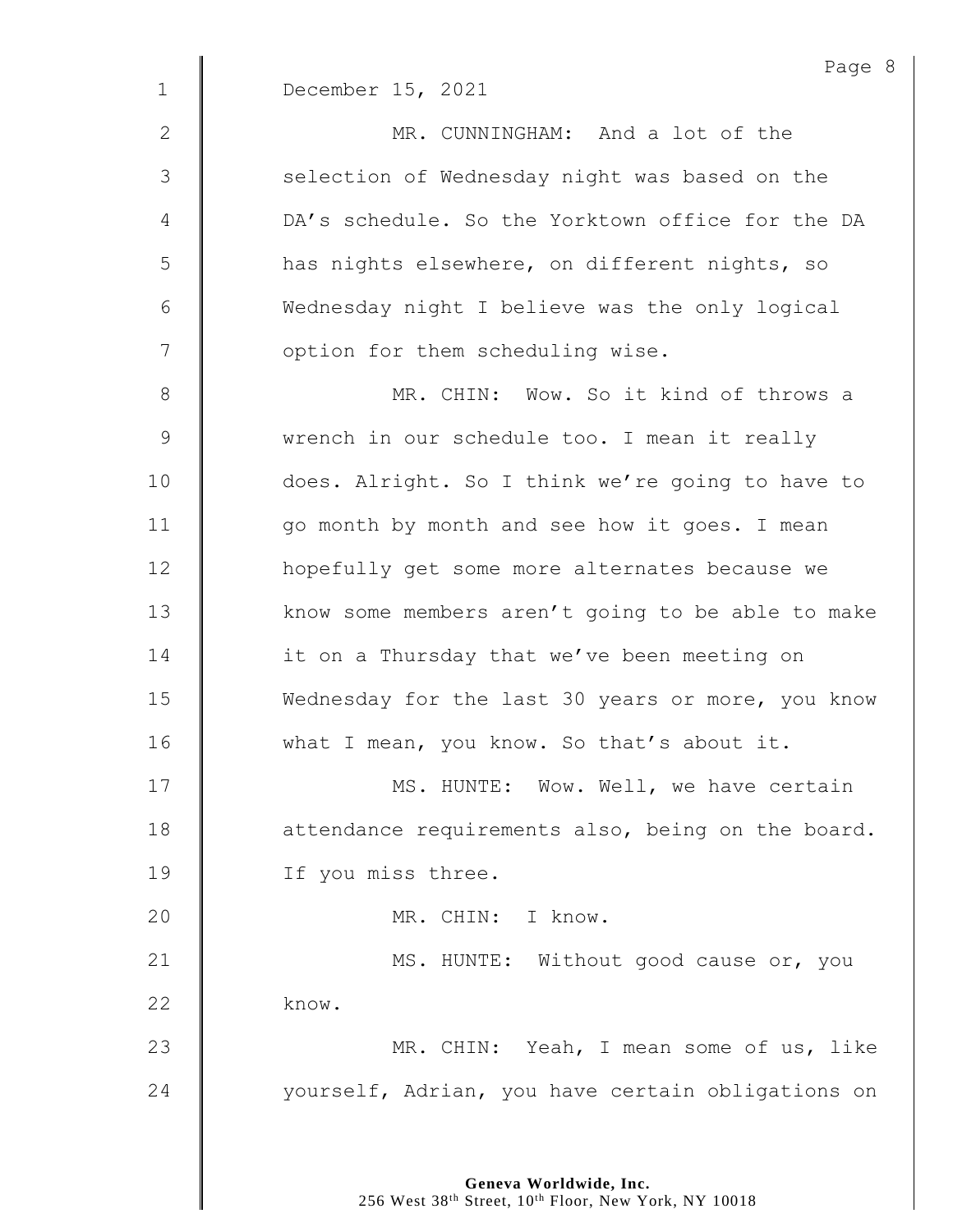|              | Page 9                                            |
|--------------|---------------------------------------------------|
| $\mathbf{1}$ | December 15, 2021                                 |
| 2            | Thursdays and what do you do? That's like it      |
| 3            | really, really stinks, you know what I mean,      |
| 4            | really for the board members who have been here   |
| 5            | for a while and everything else, you know what I  |
| 6            | mean? I mean I don't know what the town can do    |
| 7            | about it, but I guess nothing. I mean, you know.  |
| 8            | So I quess we're going to have to live with this  |
| $\mathsf 9$  | for now, and see what's going on, you know. If we |
| 10           | have to, depending on the cases and everything    |
| 11           | else, maybe we have to make ours on a different   |
| 12           | day, you know, this is something we have to think |
| 13           | about.                                            |
| 14           | MS. HUNTE: Tuesday is not available?              |
| 15           | MR. KEHOE: I don't see any reason why             |
| 16           | the third Tuesday of each month wouldn't be       |
| 17           | available.                                        |
| 18           | MR. CUNNINGHAM: That may be a                     |
| 19           | scheduling conflict. That's something that we'll  |
| 20           | get back to you on that.                          |
| 21           | MR. CHIN: Okay. Just try to get back to           |
| 22           | us, because we know that our first meeting in     |
| 23           | January is going to be on a Thursday right now,   |
| 24           | January 20th, alright.                            |
|              |                                                   |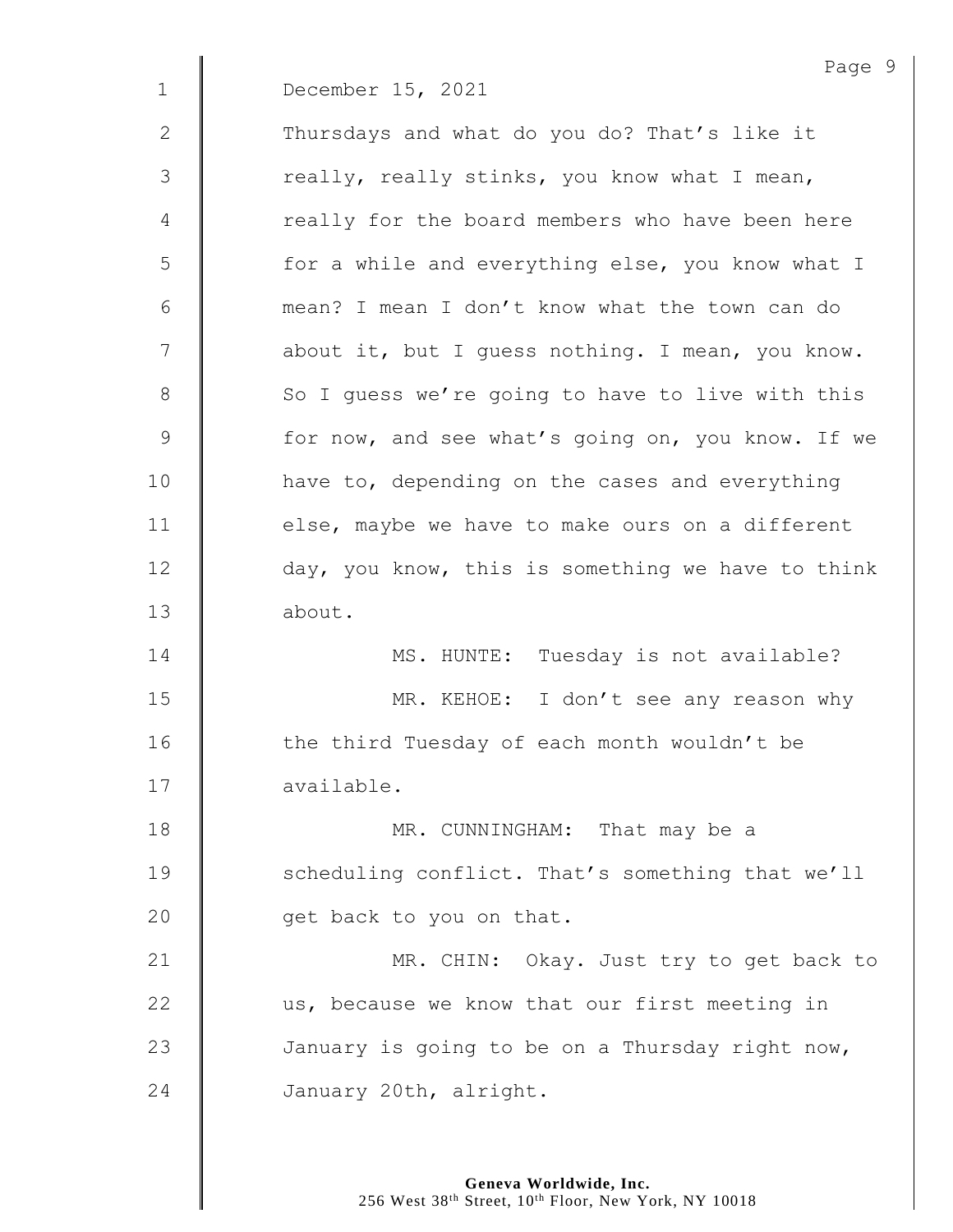|               | Page 10                                           |
|---------------|---------------------------------------------------|
| $\mathbf 1$   | December 15, 2021                                 |
| 2             | MS. HUNTE: And you obviously --                   |
| 3             | MR. CUNNINGHAM: We're working with an             |
| 4             | amended schedule too, so we can at least adopt    |
| 5             | one now, just so we have our January meeting set  |
| 6             | and then we can amend as necessary.               |
| 7             | MR. CHIN: Do we have a motion to adopt            |
| $8\,$         | the meeting schedule for now?                     |
| $\mathcal{G}$ | MR. WALSH: So moved.                              |
| 10            | MR. CHIN: Second? Anybody second?                 |
| 11            | MR. BELOFF: Second.                               |
| 12            | MR. CHIN: Okay. All in favor?                     |
| 13            | MULTIPLE: Aye.                                    |
| 14            | MR. CHIN: Hopefully we can change it.             |
| 15            | And that's about it, you know. And I just want to |
| 16            | wish everybody a Happy Holiday, Happy New Year    |
| 17            | and be safe. The most important is to be safe,    |
| 18            | and I guess if somebody wants to adjourn the      |
| 19            | meeting until January, let's do so.               |
| 20            | MR. FRANCO: I make a motion to adjourn            |
| 21            | the meeting to January 20th, 2022.                |
| 22            | MR. CHIN: Do I hear a second?                     |
| 23            | MS. HUNTE: Second.                                |
| 24            | MR. CHIN: All in favor?                           |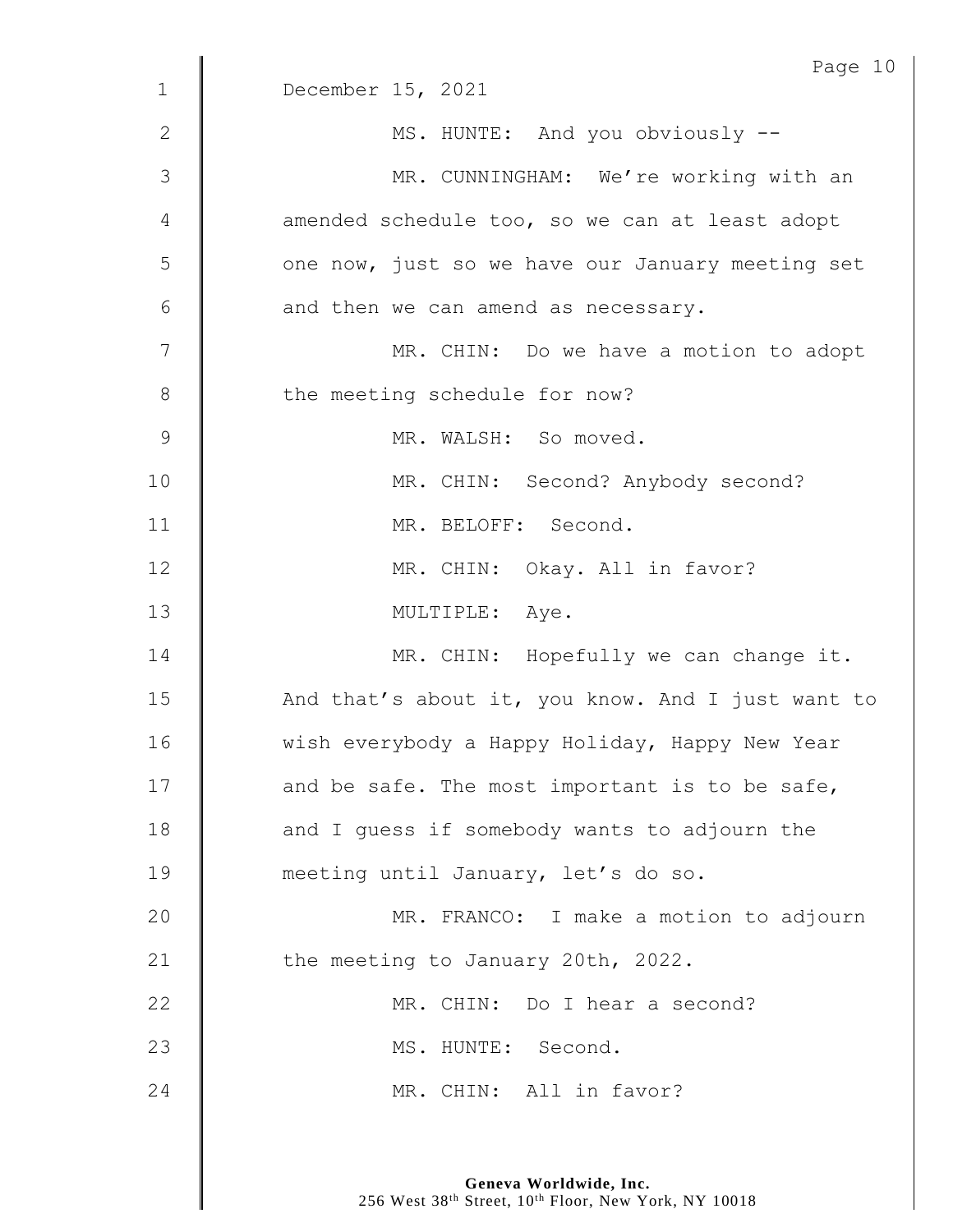|                | Page 11                                |
|----------------|----------------------------------------|
| $\mathbf 1$    | December 15, 2021                      |
| $\sqrt{2}$     | MULTIPLE: Aye.                         |
| $\mathfrak{Z}$ | MR. CHIN: Okay. That's it.             |
| $\overline{4}$ | MS. HUNTE: Thank you.                  |
| $\mathsf S$    | MR. CHIN: Everybody be safe again.     |
| $\sqrt{6}$     | MR. KEHOE: Alright. Good night.        |
| $\overline{7}$ | MR. FRANCO: Have a good holiday        |
| $\,8\,$        | everyone.                              |
| $\mathsf 9$    | MR. CHIN: You too. Bye, bye.           |
| $10$           | (The public board meeting concluded at |
| 11             | 7:11 p.m.                              |
| 12             |                                        |
| $13$           |                                        |
| 14             |                                        |
| $15$           |                                        |
| 16             |                                        |
| 17             |                                        |
| 18             |                                        |
| 19             |                                        |
| 20             |                                        |
| 21             |                                        |
| 22             |                                        |
| 23             |                                        |
| 24             |                                        |
|                |                                        |